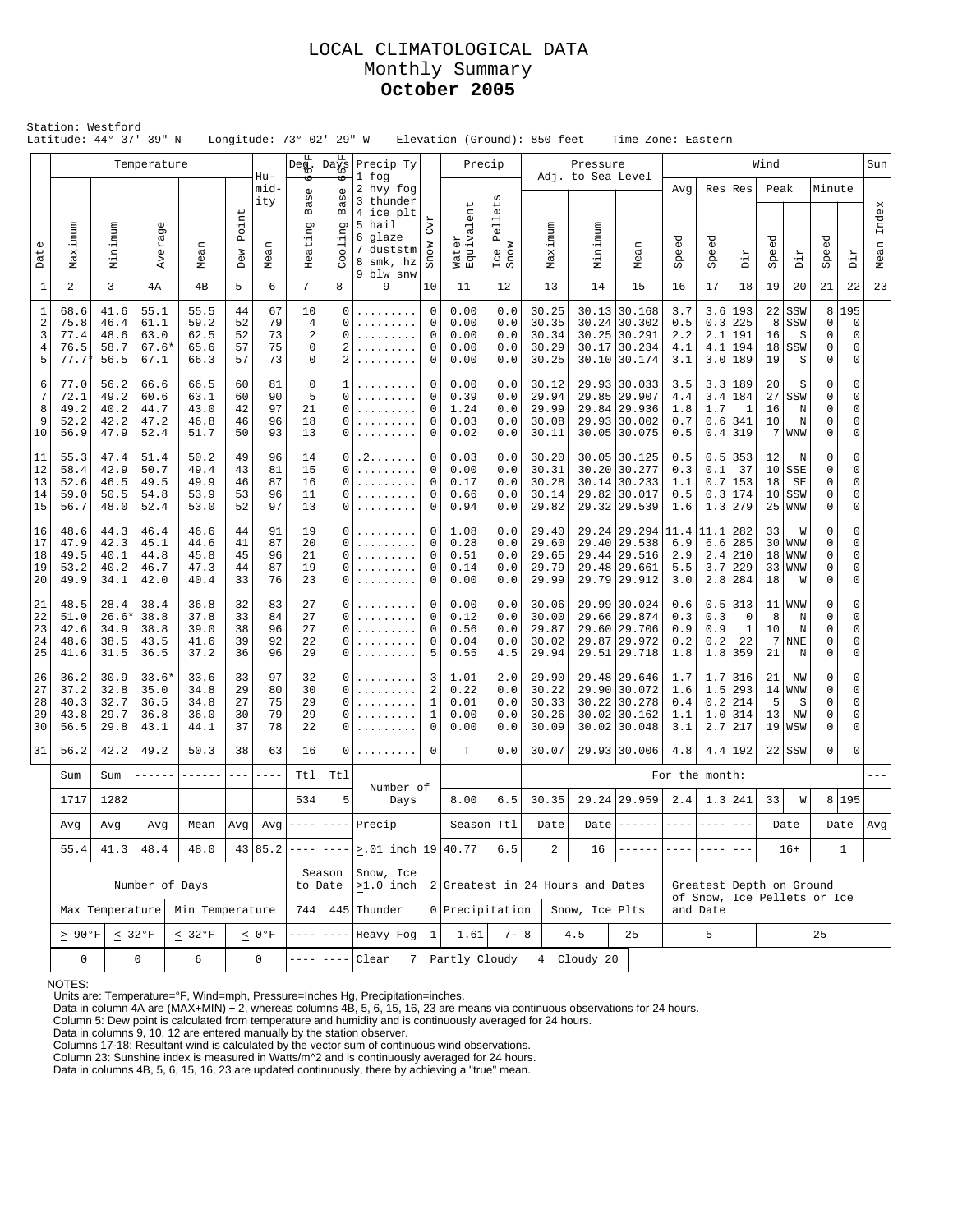## OBSERVATIONS AT 3-HOUR INTERVALS **October 2005: Westford**

|                                              | Wind<br>$\mathbb U$ |                                                                      |                                                              |                                              |                                              |                                              |                                                                                      |                                                                |                                                                         |          |                                                                      |                                                              |                                              |                                              |                                                                |                                                                                                                | Wind                                    |                                            |          |                                                                      |                                                              |                                              |                                              |                                                                      |                                                                             |       | Wind                                                                             |
|----------------------------------------------|---------------------|----------------------------------------------------------------------|--------------------------------------------------------------|----------------------------------------------|----------------------------------------------|----------------------------------------------|--------------------------------------------------------------------------------------|----------------------------------------------------------------|-------------------------------------------------------------------------|----------|----------------------------------------------------------------------|--------------------------------------------------------------|----------------------------------------------|----------------------------------------------|----------------------------------------------------------------|----------------------------------------------------------------------------------------------------------------|-----------------------------------------|--------------------------------------------|----------|----------------------------------------------------------------------|--------------------------------------------------------------|----------------------------------------------|----------------------------------------------|----------------------------------------------------------------------|-----------------------------------------------------------------------------|-------|----------------------------------------------------------------------------------|
| Hour                                         | Sunshine            | Pressure                                                             | Rainfall<br>rate                                             | Temperatur                                   | Point<br>Dew                                 | Humidity                                     | Direction                                                                            | Speed                                                          | Gust                                                                    | Sunshine | Pressure                                                             | Rainfall<br>rate                                             | Temperature                                  | Point<br>Dew                                 | Humidity                                                       | Direction                                                                                                      | Speed                                   | Gust                                       | Sunshine | Pressure                                                             | Rainfall<br>rate                                             | Temperature                                  | Point<br>Dew                                 | Humidity                                                             | Direction                                                                   | Speed |                                                                                  |
|                                              |                     |                                                                      |                                                              | OCT 01                                       |                                              |                                              |                                                                                      |                                                                |                                                                         |          |                                                                      |                                                              | OCT 02                                       |                                              |                                                                |                                                                                                                |                                         |                                            |          |                                                                      |                                                              | OCT 03                                       |                                              |                                                                      |                                                                             |       |                                                                                  |
| 01<br>04<br>07<br>10<br>13<br>16<br>19<br>22 |                     | 30.14<br>30.15<br>30.19<br>30.18<br>30.16<br>30.13<br>30.16<br>30.22 | 0.00<br>0.00<br>0.00<br>0.00<br>0.00<br>0.00<br>0.00<br>0.00 | 45<br>45<br>46<br>57<br>65<br>68<br>60<br>57 | 39<br>38<br>40<br>47<br>50<br>48<br>46<br>47 | 81<br>77<br>79<br>69<br>57<br>48<br>61<br>70 | 18<br>20<br>20<br>20<br>20<br>20<br>18<br>20                                         | 2<br>2<br>3<br>4<br>5<br>$\overline{4}$<br>3<br>2              | 5<br>8<br>7<br>11<br>11<br>11<br>11<br>5                                |          | 30.26<br>30.27<br>30.32<br>30.34<br>30.32<br>30.29<br>30.30<br>30.30 | 0.00<br>0.00<br>0.00<br>0.00<br>0.00<br>0.00<br>0.00<br>0.00 | 50<br>48<br>47<br>64<br>73<br>75<br>59<br>54 | 46<br>46<br>45<br>52<br>55<br>58<br>55<br>54 | 88<br>93<br>96<br>67<br>53<br>55<br>87<br>97                   | 18<br>0 <sub>0</sub><br>0 <sub>0</sub><br>18<br>22<br>29<br>0 <sub>0</sub><br>0 <sub>0</sub>                   | 1<br>0<br>0<br>1<br>0<br>1<br>0<br>0    | 2<br>0<br>0<br>6<br>2<br>4<br>0<br>0       |          | 30.30<br>30.31<br>30.33<br>30.33<br>30.29<br>30.25<br>30.26<br>30.26 | 0.00<br>0.00<br>0.00<br>0.00<br>0.00<br>0.00<br>0.00<br>0.00 | 53<br>52<br>49<br>67<br>75<br>76<br>63<br>63 | 52<br>51<br>48<br>56<br>58<br>46<br>53<br>53 | 98<br>99<br>98<br>68<br>56<br>34<br>69<br>70   18                    | 00 <sub>1</sub><br>0 <sub>0</sub><br>0 <sub>0</sub><br>18<br>18<br>18<br>18 |       | 0<br>0<br>$\mathbf 0$<br>5<br>6<br>5<br>0<br>$\overline{a}$                      |
|                                              |                     |                                                                      |                                                              | OCT 04                                       |                                              |                                              |                                                                                      |                                                                |                                                                         |          |                                                                      |                                                              | OCT 05                                       |                                              |                                                                |                                                                                                                |                                         |                                            |          |                                                                      |                                                              | OCT 06                                       |                                              |                                                                      |                                                                             |       |                                                                                  |
| 01<br>04<br>07<br>10<br>13<br>16<br>19<br>22 |                     | 30.26<br>30.24<br>30.28<br>30.28<br>30.24<br>30.18<br>30.19<br>30.21 | 0.00<br>0.00<br>0.00<br>0.00<br>0.00<br>0.00<br>0.00<br>0.00 | 61<br>61<br>59<br>65<br>73<br>76<br>66<br>65 | 53<br>54<br>55<br>57<br>61<br>61<br>59<br>56 | 75<br>77<br>84<br>77<br>66<br>61<br>78<br>75 | , 20<br>18<br>20<br>20<br>20<br>20<br>20<br>18                                       | 3<br>б<br>3<br>7<br>5<br>$\overline{4}$<br>4<br>$\overline{c}$ | 6<br>11<br>8<br>14<br>14<br>8<br>8<br>5                                 |          | 30.22<br>30.21<br>30.23<br>30.23<br>30.16<br>30.11<br>30.13<br>30.12 | 0.00<br>0.00<br>0.00<br>0.00<br>0.00<br>0.00<br>0.00<br>0.00 | 63<br>59<br>58<br>67<br>76<br>76<br>67<br>65 | 54<br>54<br>54<br>57<br>61<br>58<br>60<br>59 | 73, 20<br>83<br>88<br>70<br>59<br>54<br>77<br>82               | 18<br>20<br>20<br>15<br>20<br>20<br>20                                                                         | 3<br>2<br>2<br>5<br>6<br>5<br>4<br>3    | 6<br>3<br>5<br>10<br>12<br>12<br>10<br>8   |          | 30.12<br>30.12<br>30.11<br>30.09<br>30.02<br>29.95<br>29.94<br>29.94 | 0.00<br>0.00<br>0.00<br>0.00<br>0.00<br>0.00<br>0.00<br>0.00 | 59<br>56<br>60<br>68<br>74<br>77<br>69<br>68 | 58<br>56<br>58<br>62<br>63<br>61<br>60<br>61 | 94,00<br>98<br>95<br>83<br>69<br>59<br>73<br>78                      | 0 <sub>0</sub><br>18<br>18<br>18<br>20<br>18<br>20                          |       | 0<br>$\mathsf{O}\xspace$<br>3<br>$\overline{4}$<br>б<br>6<br>3<br>$\overline{4}$ |
|                                              | OCT 07              |                                                                      |                                                              |                                              |                                              |                                              |                                                                                      |                                                                |                                                                         |          |                                                                      |                                                              | OCT 08                                       |                                              |                                                                |                                                                                                                |                                         |                                            |          |                                                                      |                                                              | OCT 09                                       |                                              |                                                                      |                                                                             |       |                                                                                  |
| 01<br>04<br>07<br>10<br>13<br>16<br>19<br>22 |                     | 29.94<br>29.92<br>29.92<br>29.91<br>29.88<br>29.89<br>29.92<br>29.91 | 0.00<br>0.00<br>0.00<br>0.00<br>0.00<br>0.00<br>0.00<br>0.00 | 65<br>65<br>66<br>68<br>72<br>60<br>55<br>53 | 60<br>61<br>63<br>66<br>66<br>57<br>55<br>52 | 86<br>92<br>93<br>82<br>87<br>97<br>98       | 85, 15<br>20<br>18<br>18<br>18<br>0 <sub>0</sub><br>0 <sub>0</sub><br>0 <sub>0</sub> | 4<br>5<br>6<br>4<br>7<br>1<br>$1\,$<br>2                       | 12<br>14<br>19<br>10<br>16<br>5<br>5<br>5                               |          | 29.85<br>29.86<br>29.91<br>29.95<br>29.95<br>29.97<br>29.98<br>29.98 | 0.01<br>0.02<br>0.00<br>0.00<br>0.00<br>0.00<br>0.00<br>0.00 | 48<br>44<br>41<br>42<br>42<br>43<br>43<br>42 | 48<br>43<br>40<br>41<br>41<br>42<br>42<br>41 | 98,00<br>99<br>97<br>98<br>97<br>96<br>94<br>96                | 0 <sub>0</sub><br>0 <sub>0</sub><br>31<br>0 <sub>0</sub><br>0 <sub>0</sub><br>0 <sub>0</sub><br>0 <sub>0</sub> | 3<br>2<br>2<br>1<br>2<br>1<br>2<br>2    | 10<br>7<br>12<br>5<br>8<br>7<br>9<br>8     |          | 29.96<br>29.93<br>29.96<br>29.99<br>30.01<br>30.02<br>30.05<br>30.07 | 0.00<br>0.00<br>0.00<br>0.00<br>0.00<br>0.00<br>0.00<br>0.00 | 43<br>43<br>44<br>45<br>49<br>52<br>50<br>49 | 41<br>42<br>42<br>44<br>49<br>50<br>48<br>47 | 96,00<br>96<br>96<br>98<br>99<br>93<br>95<br>93 02                   | 31<br>0 <sub>0</sub><br>29<br>02<br>00<br>0 <sub>0</sub>                    |       | 0<br>$\mathbf 1$<br>$\mathbf 1$<br>3<br>0<br>$\mathbf 1$<br>1<br>0               |
|                                              |                     |                                                                      |                                                              | OCT 10                                       |                                              |                                              |                                                                                      |                                                                |                                                                         |          |                                                                      |                                                              | OCT 11                                       |                                              |                                                                |                                                                                                                |                                         |                                            |          |                                                                      |                                                              | OCT 12                                       |                                              |                                                                      |                                                                             |       |                                                                                  |
| 01<br>04<br>07<br>10<br>13<br>16<br>19<br>22 |                     | 30.08<br>30.08<br>30.10<br>30.10<br>30.08<br>30.05<br>30.06<br>30.05 | 0.00<br>0.00<br>0.00<br>0.00<br>0.00<br>0.00<br>0.00<br>0.00 | 48<br>48<br>49<br>54<br>56<br>56<br>53<br>51 | 46<br>47<br>48<br>50<br>52<br>52<br>52<br>51 | 95<br>96<br>87<br>86<br>89<br>98<br>98       | 93,00<br>0 <sub>0</sub><br>0 <sub>0</sub><br>33<br>31<br>29<br>00<br>0 <sub>0</sub>  | 0<br>1<br>0<br>0<br>1<br>2<br>0<br>0                           | 2<br>3<br>$\mathsf{O}\xspace$<br>$\mathbf 1$<br>3<br>5<br>0<br>$\Omega$ |          | 30.05<br>30.07<br>30.09<br>30.12<br>30.14<br>30.15<br>30.17<br>30.20 | 0.00<br>0.01<br>0.00<br>0.00<br>0.00<br>0.00<br>0.00<br>0.00 | 50<br>49<br>48<br>49<br>51<br>53<br>52<br>48 | 50<br>49<br>48<br>49<br>51<br>51<br>50<br>46 | 99<br>99<br>100<br>99<br>99<br>92<br>90<br>92                  | 00 <sub>1</sub><br>29<br>0 <sub>0</sub><br>31<br>0 <sub>0</sub><br>0 <sub>0</sub><br>0 <sub>0</sub><br>00      | 0<br>4<br>1<br>0<br>0<br>0<br>1<br>0    | 0<br>8<br>5<br>3<br>3<br>2<br>4<br>2       |          | 30.21<br>30.25<br>30.28<br>30.31<br>30.30<br>30.28<br>30.29<br>30.28 | 0.00<br>0.00<br>0.00<br>0.00<br>0.00<br>0.00<br>0.00<br>0.00 | 47<br>45<br>43<br>49<br>55<br>57<br>50<br>49 | 46<br>43<br>42<br>44<br>41<br>45<br>45<br>41 | 96,00<br>92<br>95<br>84<br>58<br>64<br>85<br>74 15                   | 0 <sub>0</sub><br>0 <sub>0</sub><br>0 <sub>0</sub><br>02<br>29<br>00        |       | 0<br>0<br>0<br>0<br>1<br>$\mathbf 1$<br>0<br>$\mathbf{1}$                        |
|                                              |                     |                                                                      |                                                              | OCT 13                                       |                                              |                                              |                                                                                      |                                                                |                                                                         |          |                                                                      |                                                              | OCT 14                                       |                                              |                                                                |                                                                                                                |                                         |                                            |          |                                                                      |                                                              | OCT 15                                       |                                              |                                                                      |                                                                             |       |                                                                                  |
| 01<br>04<br>07<br>10<br>13<br>16<br>19<br>22 |                     | 30.27<br>30.27<br>30.26<br>30.25<br>30.24<br>30.21<br>30.20<br>30.17 | 0.00<br>0.00<br>0.00<br>0.00<br>0.01<br>0.00<br>0.00<br>0.00 | 49<br>48<br>47<br>51<br>51<br>52<br>50<br>50 | 41<br>42<br>44<br>46<br>49<br>50<br>49<br>49 | 73<br>79<br>82                               | 11,<br>18<br>89 00<br>13<br>92 15<br>94 15<br>94 13<br>94 18                         | 3<br>0<br>0<br>1<br>$\mathbf 1$<br>1<br>2<br>2                 | 10<br>$\sqrt{2}$<br>0<br>3<br>6<br>3<br>8<br>10                         |          | 30.14<br>30.11<br>30.08<br>30.07<br>30.01<br>29.96<br>29.94<br>29.87 | 0.00<br>0.00<br>0.00<br>0.00<br>0.00<br>0.00<br>0.01<br>0.01 | 51<br>51<br>51<br>54<br>59<br>57<br>54<br>55 | 49<br>49<br>50<br>53<br>56<br>56<br>54<br>55 | 92,18<br>92<br>97 00<br>97 <br>96 33<br>98 00<br>99 18         | 20<br>18<br>89 04                                                                                              | 2<br>2<br>0<br>0<br>0<br>0<br>0<br>1    | 6<br>6<br>0<br>3<br>1<br>2<br>0<br>3       |          | 29.79<br>29.70<br>29.65<br>29.58<br>29.47<br>29.42<br>29.40<br>29.36 | 0.00<br>0.00<br>0.00<br>0.01<br>0.00<br>0.00<br>0.00<br>0.00 | 54<br>54<br>54<br>56<br>56<br>52<br>49<br>49 | 54<br>54<br>53<br>55<br>56<br>51<br>47<br>46 | 99<br>99<br>99 00<br>99 15<br>99 00<br>98 29<br>94 27<br>87 27       | 00<br>00                                                                    |       | 0<br>0<br>0<br>0<br>0<br>2<br>3<br>8                                             |
|                                              |                     |                                                                      |                                                              | OCT 16                                       |                                              |                                              |                                                                                      |                                                                |                                                                         |          |                                                                      |                                                              | OCT 17                                       |                                              |                                                                |                                                                                                                |                                         |                                            |          |                                                                      |                                                              | OCT 18                                       |                                              |                                                                      |                                                                             |       |                                                                                  |
| 01<br>04<br>07<br>10<br>13<br>16<br>19<br>22 |                     | 29.32<br>29.29<br>29.25<br>29.24<br>29.25<br>29.28<br>29.33<br>29.39 | 0.00<br>0.00<br>0.00<br>0.02<br>0.00<br>0.00<br>0.00<br>0.00 | 48<br>47<br>47<br>46<br>46<br>47<br>46<br>45 | 45<br>42<br>43<br>45<br>45<br>46<br>45<br>44 | 82<br>95                                     | 87, 29<br>29<br>85 27<br>95 27<br>94 27<br>29<br>95 29<br>93 29                      | 10<br>10<br>11<br>11<br>12<br>11<br>12<br>11                   | 24<br>20<br>22<br>22<br>24<br>24<br>21<br>21                            |          | 29.42<br>29.44<br>29.51<br>29.56<br>29.57<br>29.58<br>29.60<br>29.59 | 0.01<br>0.00<br>0.00<br>0.00<br>0.00<br>0.00<br>0.00<br>0.00 | 44<br>44<br>43<br>44<br>47<br>47<br>45<br>45 | 43<br>41<br>41<br>40<br>41<br>41<br>40<br>41 | 97, 29<br>91<br>95   27<br>87 29<br>80 29<br>80<br>83<br>85 20 | 29<br>27<br>27                                                                                                 | 12<br>10<br>10<br>8<br>8<br>3<br>4<br>2 | 21<br>18<br>17<br>17<br>17<br>8<br>10<br>7 |          | 29.58<br>29.53<br>29.50<br>29.47<br>29.45<br>29.46<br>29.53<br>29.60 | 0.00<br>0.00<br>0.00<br>0.00<br>0.00<br>0.00<br>0.01<br>0.00 | 42<br>42<br>44<br>45<br>46<br>49<br>49<br>49 | 41<br>41<br>43<br>44<br>46<br>48<br>49<br>48 | 94,18<br>95 18<br>96 18<br>98 18<br>98 18<br>99 24<br>98 29<br>98 27 |                                                                             |       | 2<br>3<br>3<br>3<br>3<br>3<br>1<br>4                                             |

#### MAXIMUM SHORT DURATION PRECIPITATION

| (minutes)<br>Time Period |      | 10   | 15   | 20   | 30   | 45   | 60   | 80   | 100  | 120  | 150  | 180  |
|--------------------------|------|------|------|------|------|------|------|------|------|------|------|------|
| Precipitation            | 0.05 | 0.09 | 0.13 | 0.15 | 0.20 | 0.27 | 0.35 | 0.45 | 0.55 | 0.63 | 0.73 | 0.82 |
| Ended: Date              | 18   | 08   | 08   | 08   | 08   | 08   | 08   | 08   | 08   | 08   | 08   | 08   |
| Ended: Time              | 1850 | 0325 | 0325 | 0330 | 0325 | 0325 | 0325 | 0330 | 0325 | 0330 | 0400 | 0430 |

The precipitation amounts may occur at any time during the month. The time indicated is the ending time of the interval. Date and time are not entered for trace amounts.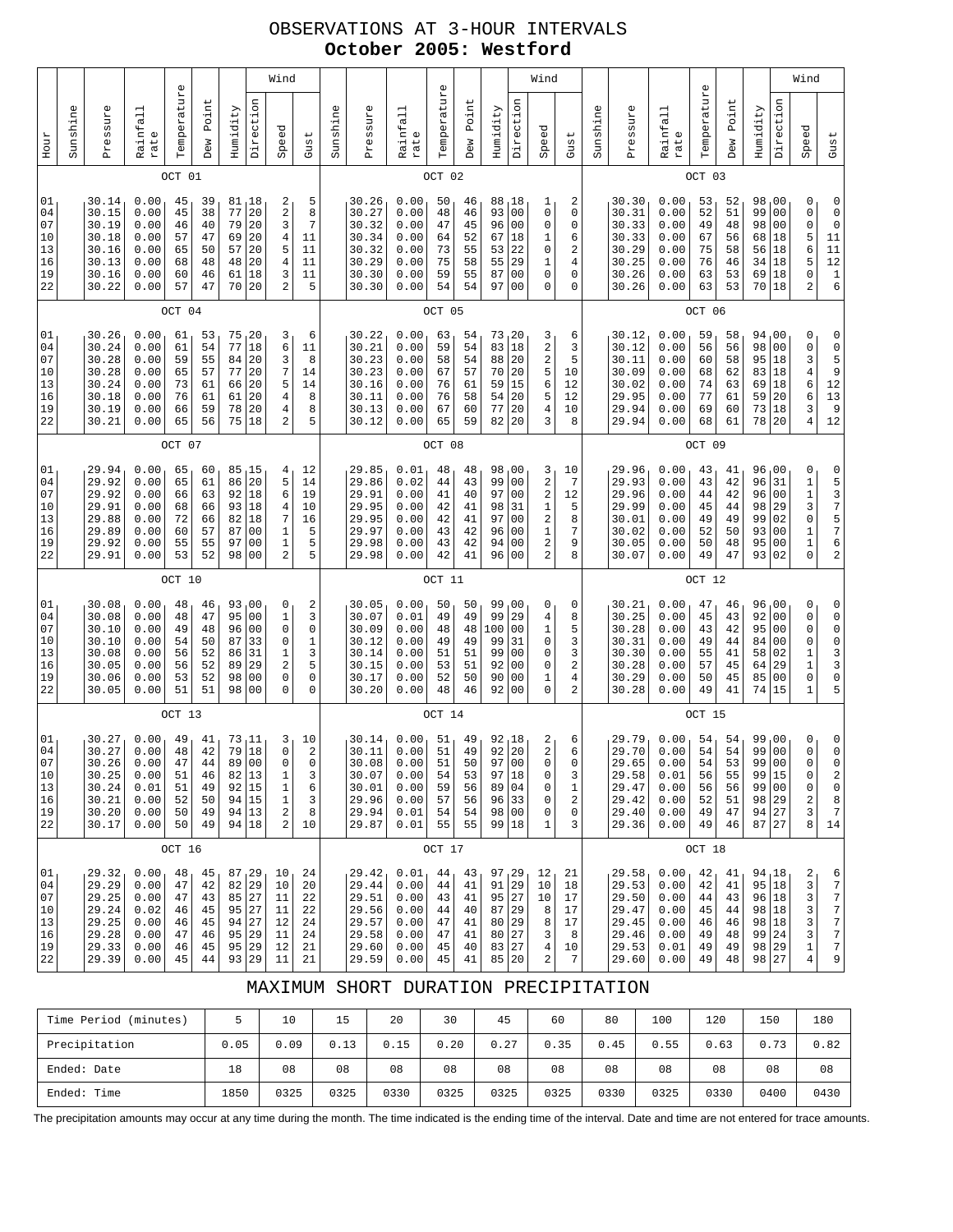## OBSERVATIONS AT 3-HOUR INTERVALS **October 2005: Westford**

|                                              | Wind     |                                                                      |                                                              |                                              |                                              |                                        |                                                                                                              |                                                                        |                                                                            |          |                                                                      |                                                              |                                              |                                              |                                                  |                                                                                                                      | Wind                                                              |                                                                                  |          |                                                                      |                                                              |                                              |                                              |                                                 |                                                                                                                       | Wind                                                                                |                                                                                                                                      |
|----------------------------------------------|----------|----------------------------------------------------------------------|--------------------------------------------------------------|----------------------------------------------|----------------------------------------------|----------------------------------------|--------------------------------------------------------------------------------------------------------------|------------------------------------------------------------------------|----------------------------------------------------------------------------|----------|----------------------------------------------------------------------|--------------------------------------------------------------|----------------------------------------------|----------------------------------------------|--------------------------------------------------|----------------------------------------------------------------------------------------------------------------------|-------------------------------------------------------------------|----------------------------------------------------------------------------------|----------|----------------------------------------------------------------------|--------------------------------------------------------------|----------------------------------------------|----------------------------------------------|-------------------------------------------------|-----------------------------------------------------------------------------------------------------------------------|-------------------------------------------------------------------------------------|--------------------------------------------------------------------------------------------------------------------------------------|
| Hour                                         | Sunshine | Pressure                                                             | Rainfall<br>rate                                             | Temperature                                  | Point<br>Dew                                 | Humidity                               | Direction                                                                                                    | Speed                                                                  | Gust                                                                       | Sunshine | Pressure                                                             | Rainfall<br>rate                                             | Temperature                                  | Point<br>Dew                                 | Humidity                                         | Direction                                                                                                            | Speed                                                             | Gust                                                                             | Sunshine | Pressure                                                             | Rainfall<br>rate                                             | Temperature                                  | Point<br>Dew                                 | Humidity                                        | Direction                                                                                                             | Speed                                                                               | Gust                                                                                                                                 |
|                                              |          |                                                                      |                                                              | OCT 19                                       |                                              |                                        |                                                                                                              |                                                                        |                                                                            |          |                                                                      |                                                              | OCT 20                                       |                                              |                                                  |                                                                                                                      |                                                                   |                                                                                  |          |                                                                      |                                                              | OCT 21                                       |                                              |                                                 |                                                                                                                       |                                                                                     |                                                                                                                                      |
| 01<br>04<br>07<br>10<br>13<br>16<br>19<br>22 |          | 29.68<br>29.73<br>29.76<br>29.72<br>29.63<br>29.53<br>29.49<br>29.73 | 0.01<br>0.00<br>0.00<br>0.00<br>0.00<br>0.00<br>0.00<br>0.00 | 47<br>46<br>45<br>47<br>49<br>49<br>53<br>42 | 46<br>45<br>43<br>45<br>43<br>44<br>46<br>39 | 96<br>93<br>91<br>79<br>81<br>77<br>89 | 96, 27<br>29<br>24<br>18<br>20<br>18<br>20<br>27                                                             | 6<br>$1\,$<br>2<br>$\mathbf 1$<br>6<br>7<br>10<br>10                   | 14<br>3<br>8<br>5<br>13<br>25<br>22<br>25                                  |          | 29.81<br>29.84<br>29.89<br>29.92<br>29.93<br>29.93<br>29.96<br>29.98 | 0.00<br>0.00<br>0.00<br>0.00<br>0.00<br>0.00<br>0.00<br>0.00 | 40<br>39<br>37<br>43<br>44<br>47<br>39<br>36 | 34<br>31<br>31<br>36<br>36<br>34<br>32<br>32 | 78, 29<br>72<br>81<br>76<br>72<br>61<br>77<br>85 | 29<br>24<br>24<br>29<br>31<br>0 <sub>0</sub><br>00                                                                   | 7<br>7<br>3<br>5<br>2<br>5<br>0<br>0                              | 14<br>11<br>7<br>11<br>7<br>11<br>0<br>$\mathsf 0$                               |          | 30.00<br>30.02<br>30.04<br>30.06<br>30.03<br>30.00<br>30.02<br>30.02 | 0.00<br>0.00<br>0.00<br>0.00<br>0.00<br>0.00<br>0.00<br>0.00 | 35<br>31<br>29<br>39<br>46<br>48<br>36<br>31 | 33<br>29<br>28<br>34<br>32<br>33<br>31<br>29 | 92,00<br>93<br>95<br>81<br>60<br>56<br>84<br>94 | 00<br>0 <sub>0</sub><br>04<br>31<br>31<br>00<br>0 <sub>0</sub>                                                        | 0<br>0<br>$\mathbf 0$<br>$1\,$<br>$\overline{\mathbf{c}}$<br>3<br>0<br>$\mathbf 0$  | 0<br>$\bf{0}$<br>$\mathsf 0$<br>$\overline{4}$<br>6<br>6<br>$\mathsf 0$<br>$\mathsf{O}\xspace$                                       |
|                                              |          |                                                                      |                                                              | OCT 22                                       |                                              |                                        |                                                                                                              |                                                                        |                                                                            |          |                                                                      |                                                              | OCT 23                                       |                                              |                                                  |                                                                                                                      |                                                                   |                                                                                  |          |                                                                      |                                                              | OCT 24                                       |                                              |                                                 |                                                                                                                       |                                                                                     |                                                                                                                                      |
| 01<br>04<br>07<br>10<br>13<br>16<br>19<br>22 |          | 30.00<br>29.97<br>29.95<br>29.93<br>29.86<br>29.81<br>29.78<br>29.72 | 0.00<br>0.00<br>0.00<br>0.00<br>0.00<br>0.00<br>0.00<br>0.00 | 29<br>28<br>28<br>37<br>48<br>50<br>43<br>40 | 28<br>27<br>27<br>36<br>33<br>33<br>37<br>38 | 96<br>96<br>93<br>56<br>52<br>77<br>92 | 96,00<br>0 <sub>0</sub><br>0 <sub>0</sub><br>04<br>02<br>02<br>18<br>0 <sub>0</sub>                          | 0<br>0<br>0<br>1<br>$\sqrt{2}$<br>$\mathbf{1}$<br>0<br>$\Omega$        | $\sqrt{2}$<br>$\mathsf 0$<br>0<br>5<br>5<br>6<br>3<br>$\Omega$             |          | 29.64<br>29.61<br>29.63<br>29.65<br>29.69<br>29.73<br>29.82<br>29.85 | 0.01<br>0.00<br>0.01<br>0.00<br>0.00<br>0.00<br>0.00<br>0.00 | 37<br>35<br>36<br>38<br>41<br>42<br>41<br>40 | 36<br>34<br>35<br>37<br>40<br>40<br>40<br>39 | 96<br>97<br>98<br>97<br>95<br>90<br>96<br>97     | 00<br>0 <sub>0</sub><br>33<br>0 <sub>0</sub><br>0 <sub>0</sub><br>0 <sub>0</sub><br>0 <sub>0</sub><br>0 <sub>0</sub> | 0<br>0<br>2<br>1<br>$\overline{\mathbf{c}}$<br>1<br>0<br>$\Omega$ | 2<br>$\overline{\mathbf{c}}$<br>8<br>5<br>7<br>6<br>2<br>0                       |          | 29.89<br>29.93<br>29.98<br>30.01<br>30.00<br>29.99<br>30.00<br>29.98 | 0.00<br>0.00<br>0.00<br>0.00<br>0.00<br>0.00<br>0.00<br>0.00 | 39<br>39<br>39<br>42<br>46<br>46<br>41<br>41 | 39<br>38<br>38<br>40<br>40<br>38<br>40<br>40 | 98<br>97<br>98<br>96<br>81<br>76<br>96<br>97    | 00 <sub>1</sub><br>0 <sub>0</sub><br>0 <sub>0</sub><br>02<br>0 <sub>0</sub><br>04<br>0 <sub>0</sub><br>0 <sub>0</sub> | 0<br>$\mathbf 0$<br>$\mathbf 0$<br>$\mathbf 1$<br>0<br>$\mathbf 0$<br>0<br>$\Omega$ | $\mathsf 0$<br>$\mathsf{O}\xspace$<br>$\pmb{0}$<br>3<br>$\mathsf 0$<br>$\overline{\mathbf{c}}$<br>$\mathsf 0$<br>$\mathsf{O}\xspace$ |
|                                              | OCT 25   |                                                                      |                                                              |                                              |                                              |                                        |                                                                                                              |                                                                        |                                                                            |          |                                                                      |                                                              | OCT 26                                       |                                              |                                                  |                                                                                                                      |                                                                   |                                                                                  |          |                                                                      |                                                              | OCT 27                                       |                                              |                                                 |                                                                                                                       |                                                                                     |                                                                                                                                      |
| 01<br>04<br>07<br>10<br>13<br>16<br>19<br>22 |          | 29.92<br>29.86<br>29.81<br>29.76<br>29.69<br>29.61<br>29.60<br>29.56 | 0.00<br>0.00<br>0.00<br>0.00<br>0.00<br>0.02<br>0.00<br>0.00 | 41<br>41<br>41<br>40<br>39<br>34<br>32<br>32 | 39<br>40<br>40<br>39<br>37<br>33<br>31<br>31 | 96<br>96<br>96<br>95<br>96<br>97<br>98 | 95, 33<br>0 <sub>0</sub><br>33<br>04<br>0 <sub>0</sub><br>0 <sub>0</sub><br>0 <sub>0</sub><br>0 <sub>0</sub> | 1<br>$1\,$<br>$\mathbf{1}$<br>2<br>$\sqrt{2}$<br>5<br>1<br>$\mathbf 0$ | 6<br>3<br>$\overline{4}$<br>10<br>$\overline{7}$<br>12<br>5<br>$\mathbf 0$ |          | 29.50<br>29.48<br>29.51<br>29.58<br>29.65<br>29.73<br>29.80<br>29.86 | 0.00<br>0.00<br>0.00<br>0.00<br>0.01<br>0.01<br>0.00<br>0.01 | 32<br>31<br>31<br>33<br>35<br>36<br>36<br>36 | 31<br>31<br>31<br>32<br>33<br>35<br>35<br>34 | 98<br>98<br>98<br>98<br>95<br>97<br>98<br>95     | 00 <sub>1</sub><br>00<br>00<br>0 <sub>0</sub><br>31<br>31<br>31<br>31                                                | 0<br>0<br>0<br>0<br>3<br>5<br>6<br>3                              | 0<br>0<br>0<br>0<br>11<br>13<br>12<br>7                                          |          | 29.92<br>29.96<br>30.01<br>30.07<br>30.09<br>30.12<br>30.17<br>30.20 | 0.01<br>0.00<br>0.00<br>0.00<br>0.00<br>0.00<br>0.00<br>0.00 | 36<br>34<br>35<br>36<br>36<br>35<br>34<br>33 | 33<br>32<br>29<br>28<br>26<br>27<br>27<br>28 | 90<br>89<br>80<br>74<br>67<br>70<br>75<br>81    | 127<br>29<br>29<br>29<br>31<br>27<br>29<br>00                                                                         | 4<br>$\mathbf 1$<br>3<br>3<br>5<br>$\mathbf 0$<br>$\mathbf 0$<br>$\mathbf 0$        | $\boldsymbol{7}$<br>3<br>$\epsilon$<br>6<br>$\begin{smallmatrix}1&0\\&2\end{smallmatrix}$<br>$\mathbf{1}$<br>$\mathsf 0$             |
|                                              |          |                                                                      |                                                              | OCT 28                                       |                                              |                                        |                                                                                                              |                                                                        |                                                                            |          |                                                                      |                                                              | OCT 29                                       |                                              |                                                  |                                                                                                                      |                                                                   |                                                                                  |          |                                                                      |                                                              | OCT 30                                       |                                              |                                                 |                                                                                                                       |                                                                                     |                                                                                                                                      |
| 01<br>04<br>07<br>10<br>13<br>16<br>19<br>22 |          | 30.23<br>30.25<br>30.28<br>30.32<br>30.30<br>30.29<br>30.28<br>30.27 | 0.00<br>0.00<br>0.00<br>0.00<br>0.00<br>0.00<br>0.00<br>0.00 | 33<br>33<br>33<br>34<br>39<br>38<br>34<br>34 | 27<br>27<br>28<br>27<br>25<br>24<br>29<br>29 | 79<br>82<br>75<br>56<br>55<br>81<br>84 | 77,00<br>18<br>22<br>15<br>24<br>02<br>0 <sub>0</sub><br>0 <sub>0</sub>                                      | 0<br>$\mathbf{1}$<br>$1\,$<br>$1\,$<br>0<br>1<br>0<br>0                | 0<br>3<br>3<br>3<br>$\sqrt{2}$<br>$\sqrt{2}$<br>0<br>$\mathbf 0$           |          | 30.26<br>30.24<br>30.23<br>30.22<br>30.16<br>30.09<br>30.08<br>30.05 | 0.00<br>0.00<br>0.00<br>0.00<br>0.00<br>0.00<br>0.00<br>0.00 | 33<br>34<br>34<br>37<br>41<br>44<br>35<br>34 | 29<br>31<br>31<br>29<br>28<br>30<br>30<br>31 | 86,00<br>88<br>90<br>74<br>61<br>58<br>82<br>89  | 0 <sub>0</sub><br>00<br>33<br>31<br>31<br>0 <sub>0</sub><br>0 <sub>0</sub>                                           | 0<br>0<br>0<br>4<br>4<br>4<br>0<br>0                              | 0<br>$\mathbf 0$<br>$\overline{\mathbf{c}}$<br>10<br>12<br>12<br>$\sqrt{2}$<br>0 |          | 30.02<br>30.04<br>30.08<br>30.08<br>30.03<br>30.02<br>30.05<br>30.06 | 0.00<br>0.00<br>0.00<br>0.00<br>0.00<br>0.00<br>0.00<br>0.00 | 32<br>32<br>36<br>47<br>54<br>52<br>49<br>49 | 30<br>31<br>34<br>40<br>41<br>42<br>42<br>38 | 95<br>94<br>93<br>74<br>62<br>67<br>78<br>65    | 18<br>0 <sub>0</sub><br>18<br>22<br>22<br>20<br>22<br>20                                                              | 1<br>$\mathsf{O}\xspace$<br>3<br>$\,4$<br>6<br>4<br>3<br>$\overline{a}$             | $_0^2$<br>5<br>8<br>$1\,2$<br>8<br>9<br>6                                                                                            |
|                                              |          |                                                                      |                                                              | OCT 31                                       |                                              |                                        |                                                                                                              |                                                                        |                                                                            |          |                                                                      |                                                              |                                              |                                              |                                                  |                                                                                                                      |                                                                   |                                                                                  |          |                                                                      |                                                              |                                              |                                              |                                                 |                                                                                                                       |                                                                                     |                                                                                                                                      |
| 01<br>04<br>07<br>10<br>13<br>16<br>19<br>22 |          | 30.06<br>30.07<br>30.07<br>30.02<br>29.96<br>29.95<br>29.97<br>29.99 | 0.00<br>0.00<br>0.00<br>0.00<br>0.00<br>0.00<br>0.00<br>0.00 | 45<br>45<br>43<br>51<br>55<br>54<br>54<br>55 | 38<br>37<br>34<br>37<br>37<br>37<br>39<br>43 | 73<br>71<br>57<br>52<br>52<br>56<br>66 | 76, 18<br>20<br>18<br>18<br>18<br>20<br>20<br>27                                                             | 4<br>5<br>$\overline{4}$<br>6<br>7<br>7<br>3<br>$\overline{a}$         | $\overline{7}$<br>10<br>10<br>14<br>14<br>13<br>$\sqrt{ }$<br>5            |          |                                                                      |                                                              |                                              |                                              |                                                  |                                                                                                                      |                                                                   |                                                                                  |          |                                                                      |                                                              |                                              |                                              |                                                 |                                                                                                                       |                                                                                     |                                                                                                                                      |

NOTES:

Units are: Temperature=°F, Wind=mph, Pressure=Inches Hg, Precipitation=inches. Wind Direction: Directions are those from which the wind is blowing, indicated in tens of degrees from true north: i.e., 09 for East, 18 for South, 27 for West, and 00 or 36 for North.

Wind Speed: The observed one-minute average speed in miles-per-hour.

Wind Gust: The maximum instantaneous wind speed for the 10-minute period preceding the observation.<br>Rainfall Rate: The instantaneous rainfall rate at the time of observation, calculated by timing<br>consecutive 0.01" pulses f

## WEATHER NOTES SUMMARY BY HOUR

|     |                                              |          |                                                                              | Averages                                     |                                              |                                              |                                                      |                                              | Resultant<br>Wind                                    |
|-----|----------------------------------------------|----------|------------------------------------------------------------------------------|----------------------------------------------|----------------------------------------------|----------------------------------------------|------------------------------------------------------|----------------------------------------------|------------------------------------------------------|
| οn. | Hour                                         | Sunshine | Φ<br>Pressur                                                                 | Temperature                                  | Point<br>Dew                                 | Humidity                                     | Speed<br>Wind                                        | Direction                                    | Speed                                                |
|     | 01<br>04<br>07<br>10<br>13<br>16<br>19<br>22 |          | 29.961<br>29.960<br>29.975<br>29.979<br>29.954<br>29.935<br>29.950<br>29.961 | 45<br>44<br>44<br>49<br>53<br>53<br>49<br>47 | 42<br>41<br>41<br>44<br>45<br>44<br>44<br>43 | 90<br>90<br>92<br>85<br>76<br>74<br>85<br>87 | 2.2<br>2.1<br>2.1<br>2.8<br>3.4<br>3.0<br>2.1<br>2.0 | 26<br>26<br>24<br>23<br>23<br>25<br>25<br>26 | 1.2<br>1.2<br>1.3<br>1.5<br>1.6<br>1.5<br>1.1<br>1.4 |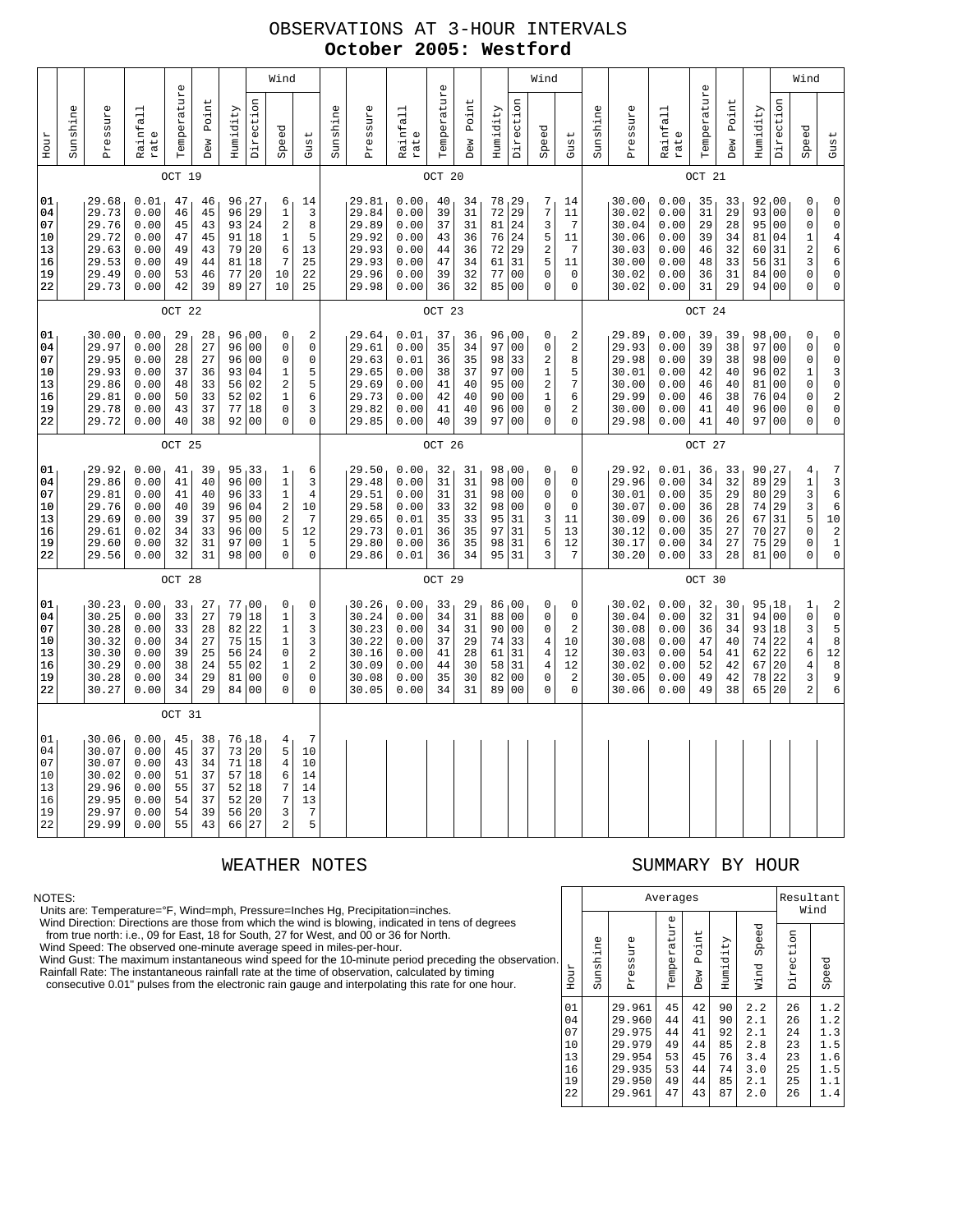# HOURLY PRECIPITATION (Water Equivalent) **October 2005: Westford**

| Date                       | 01                                | 02 | 03 | 04                                                                                                                               | 05               | A.M. Hour Ending at<br>06                                         | 07   | 08        | 09                                             | 10   | 11                       | 12 | 01       | 02   | 03           | 04                         | 05   | P.M. Hour Ending at<br>06 | 07   | 08   | 09                | 10                                                                           | 11 | 12                                                                | Date                                                              |
|----------------------------|-----------------------------------|----|----|----------------------------------------------------------------------------------------------------------------------------------|------------------|-------------------------------------------------------------------|------|-----------|------------------------------------------------|------|--------------------------|----|----------|------|--------------|----------------------------|------|---------------------------|------|------|-------------------|------------------------------------------------------------------------------|----|-------------------------------------------------------------------|-------------------------------------------------------------------|
| 01<br>02<br>03<br>04<br>05 |                                   |    |    |                                                                                                                                  |                  |                                                                   |      |           |                                                |      |                          |    |          |      |              |                            |      |                           |      |      |                   |                                                                              |    |                                                                   | $0\,1$<br>$0\,2$<br>$\begin{array}{c} 03 \\ 04 \end{array}$<br>05 |
| 06<br>07<br>09<br>10       |                                   |    |    | $08 0.09 0.17 0.31 0.29 0.18 0.10 0.04 0.01 0.02$                                                                                |                  |                                                                   |      |           | 0.01                                           |      | 0.01<br>0.01 0.02        |    | 0.01     |      |              |                            |      |                           | 0.01 |      | 0.01<br>0.01      | $0.06$ 0.07 0.02 0.03 0.04 0.08 0.08 07                                      |    |                                                                   | 06<br>08<br>09<br>10                                              |
| 12<br>13<br>14             | 11 0.01<br>15 0.08 0.01 0.03 0.02 |    |    |                                                                                                                                  | 0.01             | 0.01<br>$ 0.01 0.01 0.01 0.01 0.05 0.11 0.12 0.12 0.01 0.06 0.28$ | 0.01 |           |                                                |      | $0.07$ 0.01              |    |          | 0.01 |              | $0.03$ 0.03 0.01 0.02 0.02 |      |                           | 0.01 |      |                   | 0.010.020.010.01<br>$0.03$ 0.08 0.12 0.05 0.07 0.11 0.07 0.04 14             |    |                                                                   | 11<br>$12\,$<br>13<br>15                                          |
| 18<br>20                   | 16 0.01<br>19 0.04 0.02           |    |    | $17 0.04 0.08 0.03 0.04 0.02 0.02 0.03 0.02$                                                                                     |                  |                                                                   |      | 0.02 0.02 |                                                | 0.01 | 0.01                     |    | 0.010.01 |      |              | 0.03 0.07<br>0.01          |      |                           |      | 0.06 |                   | 0.03 0.12 0.08 0.02 0.05 0.02 0.02 18                                        |    |                                                                   | 17<br>19<br>20                                                    |
| 21<br>22<br>24<br>25       |                                   |    |    | $23 0.10 0.05 0.03 0.06 0.08 0.04 0.06 0.06 0.04 0.01$                                                                           | $0.03$ 0.03 0.02 |                                                                   | 0.01 |           | $0.010.010.010.010.010.020.060.080.080.110.07$ |      |                          |    |          | 0.01 |              |                            |      | 0.03                      |      |      | 0.01 0.01<br>0.01 | 0.01                                                                         |    | $0.10$ 22<br>$\begin{bmatrix} 0.01 & 23 \\ 24 & 24 \end{bmatrix}$ | 21<br>25                                                          |
| 26<br>28<br>29<br>30       |                                   |    |    | 27 0.02 0.02 0.03 0.02 0.01                                                                                                      |                  |                                                                   |      |           |                                                |      | 0.01 0.01 0.02 0.03 0.03 |    |          |      | 0.01<br>0.01 |                            | 0.01 |                           |      |      |                   | $(0.01 0.02 0.04 0.07 0.09 0.12 0.15 0.12 0.09 0.13 0.08 0.04 0.04 0.01 26)$ |    |                                                                   | $2\,7$<br>$\frac{28}{28}$<br>30                                   |
| 31                         |                                   |    |    |                                                                                                                                  |                  |                                                                   |      |           |                                                |      |                          |    |          |      |              |                            |      |                           |      |      |                   |                                                                              |    |                                                                   | 31                                                                |
|                            |                                   |    |    | Sum 0.39 0.35 0.43 0.46 0.33 0.20 0.18 0.13 0.25 0.31 0.33 0.30 0.33 0.24 0.32 0.65 0.35 0.39 0.49 0.40 0.26 0.27 0.28 0.39 0.36 |                  |                                                                   |      |           |                                                |      |                          |    |          |      |              |                            |      |                           |      |      |                   |                                                                              |    |                                                                   |                                                                   |

During a frozen precipitation event, hourly precipitation totals may not be recorded. In this case, daily amounts are typically entered in the last column (hour ending at 12 A.M.)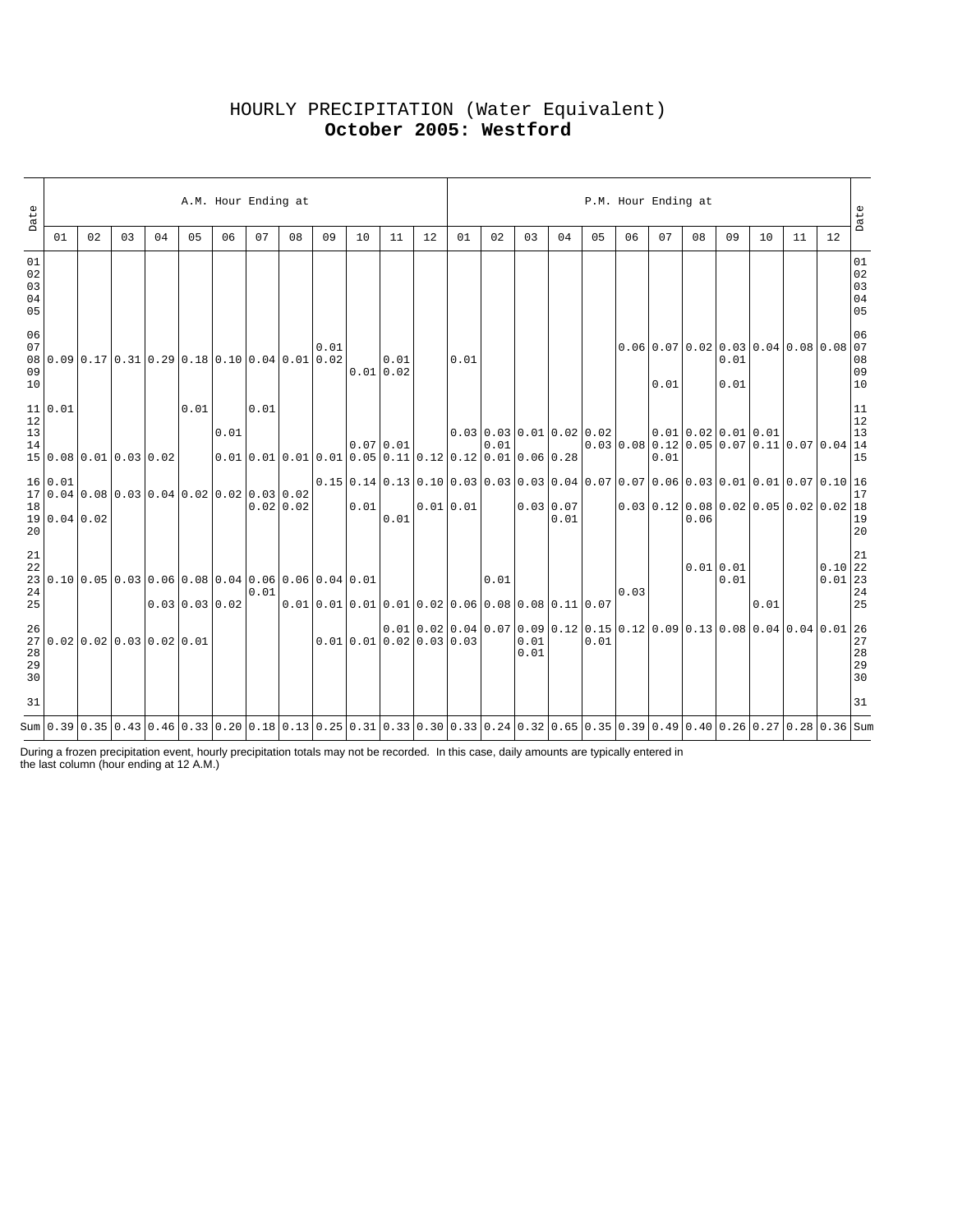HOUR-BY-HOUR DATA **October 2005: Westford**